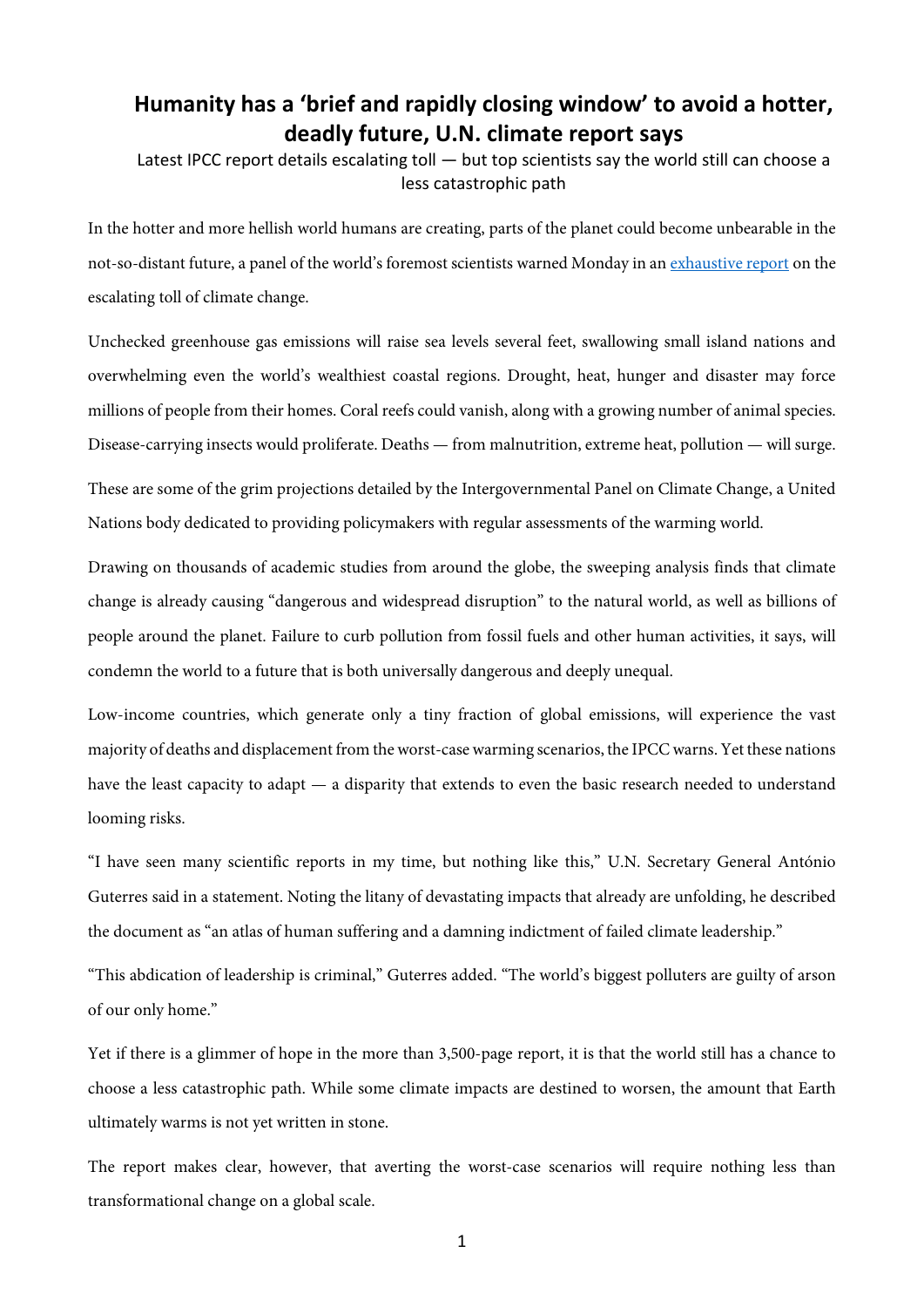The world will need to overhaul energy systems, redesign cities and revolutionize how humans grow food. Rather than reacting to climate disturbances after they happen, the IPCC says, communities must more aggressively adapt for the changes they know are coming. These investments could save trillions of dollars and millions of lives, but they have so far been in short supply.

The IPCC report is a warning letter to a world on the brink. The urgency and escalating toll of climate change has never been clearer, it says. Humanity can't afford to wait one more day to take action — otherwise we may miss the "brief and rapidly closing window of opportunity to secure a livable and sustainable future for all."

## **Unavoidable upheavals**

Monday's report is the second of three installments in the IPCC's latest assessment for world leaders.

The first section, on the "physical science" of climate change, was published in August and provided a "code red for humanity," Guterres said at the time, warning that people have already heated the planet at a startling pace.

Humanity has unleashed [more than a trillion tons of carbon dioxide](https://ieep.eu/news/more-than-half-of-all-co2-emissions-since-1751-emitted-in-the-last-30-years) since the start of the Industrial Revolution, driving up global temperatures by more than a degree Celsius (1.8 degrees Fahrenheit). Combined with the effects of air and water pollution, habitat loss and widespread poverty, this unprecedented warming is wreaking havoc on natural and human systems alike, the report finds.

Already, climate change has caused the local disappearance of over 400 plant and animal species. Since 1945, warming-induced severe drought has killed up to 20 percent of trees in North America and parts of Africa.

Activities that drive climate change, primarily the burning of fossil fuels, doubled the area burned by wildfires in western North America between 1984 and 2017. In the oceans, warming has triggered "abrupt and often irreversible" melting of sea ice, bleaching of coral reefs and the demise of kelp forests, the IPCC report says.

Human communities also are dealing with increasingly deadly threats. One study of the world's 150 biggest cities found that these areas have seen a 500 percent increase in extreme heat since 1980. An average of 20 million people per year are forced from their homes by weather disasters as the warming atmosphere intensifies hurricanes, adds fuel to wildfires and heightens the risk of cataclysmic floods.

These escalating calamities are beginning to reverse decades of progress in agriculture, infrastructure and health — cutting into crop yields, damaging buildings and transit systems and incubating the microbes and insects that spread disease. Every year, roughly 40 million premature deaths can be attributed to malaria, cholera, heat stress and other climate-related illnesses.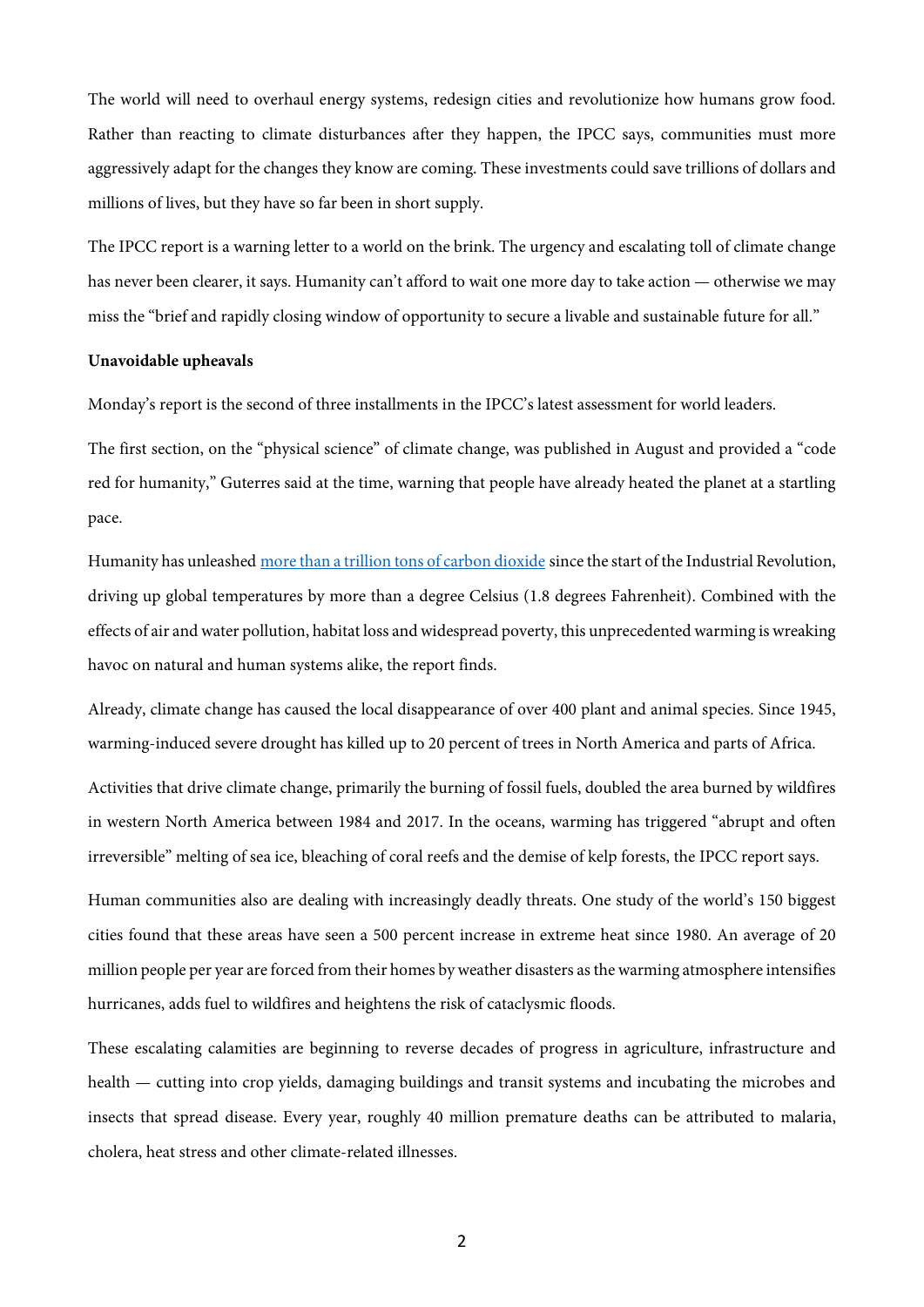"We are losing living spaces for species, and for ourselves as well, because with climate change, some parts of the planet will become uninhabitable," Hans-Otto Pörtner, a German climate researcher and an IPCC co-chair, recently told reporters.

Within the next decade, global average temperatures could reach 1.5 degrees Celsius (2.7 degrees Fahrenheit) above preindustrial levels — a threshold scientists say is critical to avoid a series of irreversible changes. World leaders pledged in the 2015 Paris climate agreement to limit warming to "well below" 2 degrees Celsius (3.6 degrees Fahrenheit), with a goal of not exceeding 1.5 C.

Scientific studies have not identified a single point at which climate impacts go from catastrophic to civilization-ending. Instead, the IPCC warns, the risk of crossing certain "tipping points" increases as the world warms beyond 1.5 degrees Celsius.

Yet even if humanity musters the willpower to take drastic action, the world cannot avoid grappling with upheavals that are already underway.

By 2030, the number of children whose growth is stunted by malnutrition is projected to grow by at least half a million, the report finds. The glaciers of Mount Kilimanjaro will be completely gone in 2040. By the midcentury, between 31 million and 143 million people across Latin America, sub-Saharan Africa and South Asia could be displaced by weather extremes.

Some baked-in climate impacts will transpire no matter how vigorously the world cuts emissions and adapts to rising temperatures, the IPCC report says. This finding could bolster vulnerable communities' calls for compensation to cope with the ["loss and damage"](https://www.washingtonpost.com/climate-environment/2021/11/08/climate-change-loss-adaptation-cop26/?itid=lk_inline_manual_43) that comes with inevitable change.

Nigerian climate activist Philip Jakpor, director of programs for the Lagos-based nonprofit Corporate Accountability and Public Participation Africa, said many Africans have endured tremendous losses caused by global warming.

Farmers have watched their croplands turn to desert. Coastal communities have seen their homes swallowed by the sea. Yet most African countries don't have the funds needed to recover and rebuild.

Industrialized nations — whose wealth was created using the fossil fuel emissions now warming the planet have a "historic responsibility" to assist, Jakpor said.

"They should pay for the damages from what they have unleashed on the world."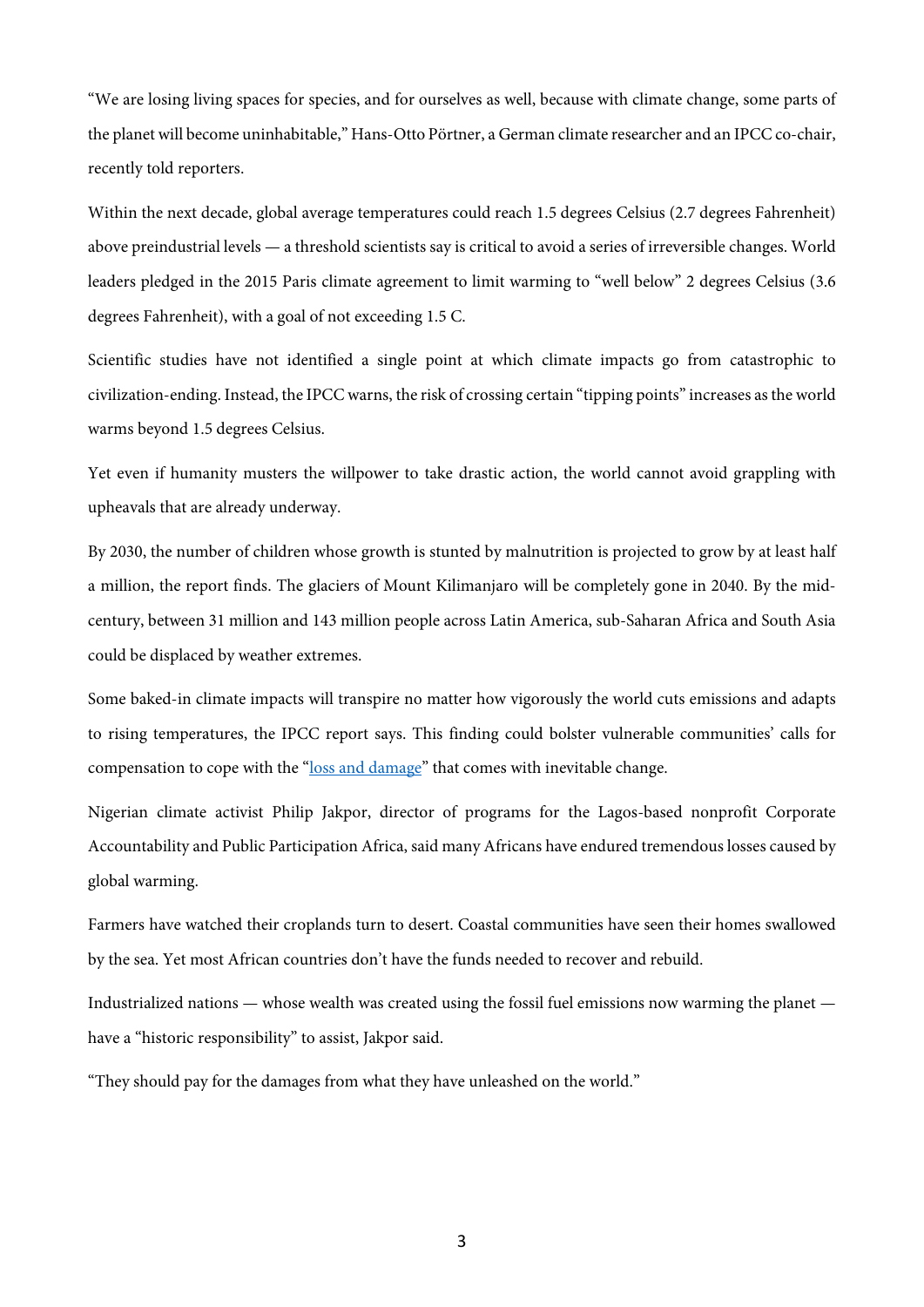## **A dangerous and unequal future**

A key aspect of Monday's report is global inequity, and how the basic unfairness of climate change crosses continents and spans generations. The more temperatures rise, the wider the chasm between rich and poor will probably become, and the harder it will be for all communities to withstand the intensifying costs.

"That's one of the clearest things the scientific evidence shows about the impacts of climate change — the injustice of it," said Saleemul Huq, director of the International Centre for Climate Change and Development in Bangladesh. "It affects poor people more than rich people, but it's caused by rich people's emissions."

Roughly 80 percent of those at risk of hunger in the worst-case warming scenarios will live in Asia and Africa. People in low- and middle-income countries, especially those in rural areas, are most likely to be displaced by extreme weather.

In Africa, which has generated less than 3 percent of the world's cumulative greenhouse gas emissions, people will endure a 118-fold increase in exposure to extreme heat if the world warms by 4 degrees Celsius (7.2 degrees Fahrenheit). By contrast, heat exposure in Europe — the source of one third of all planet-warming pollution — will go up just fourfold, the report finds.

"The differences in vulnerability around the globe are really striking," said Rachel Bezner Kerr, a professor of global development at Cornell University and a lead author of the IPCC report. "And it's not just between the global South and global North, but within countries."

Higher temperatures are linked to increased rates of violence against women and girls. People with disabilities are less able to evacuate from escalating natural disasters. Indigenous communities will suffer disproportionately as extinctions alter sacred landscapes and deplete traditional food sources.

The disparity is also intergenerational, scientists make clear. Most people currently in power will not live to see the most extreme consequences of continued emissions. It is today's children whose lives will be defined by the problems their parents failed to solve.

"I have so many emotions," said Farzana Faruk Jhumu, a 23-year-old Fridays for Future activist from Bangladesh. "Sometimes it's rage, and sometimes it's sadness. … I try not to lose hope, but I'm not sure how much hope I have left."

Members of Jhumu's generation will see a fivefold increase in extreme events if the world warms 3 degrees Celsius (5.4 degrees Fahrenheit) by the end of the century, the IPCC reports. But under any warming scenario, people over the age of 55 — a demographic that includes the vast majority of world leaders and CEOs — will never endure such frequent catastrophes.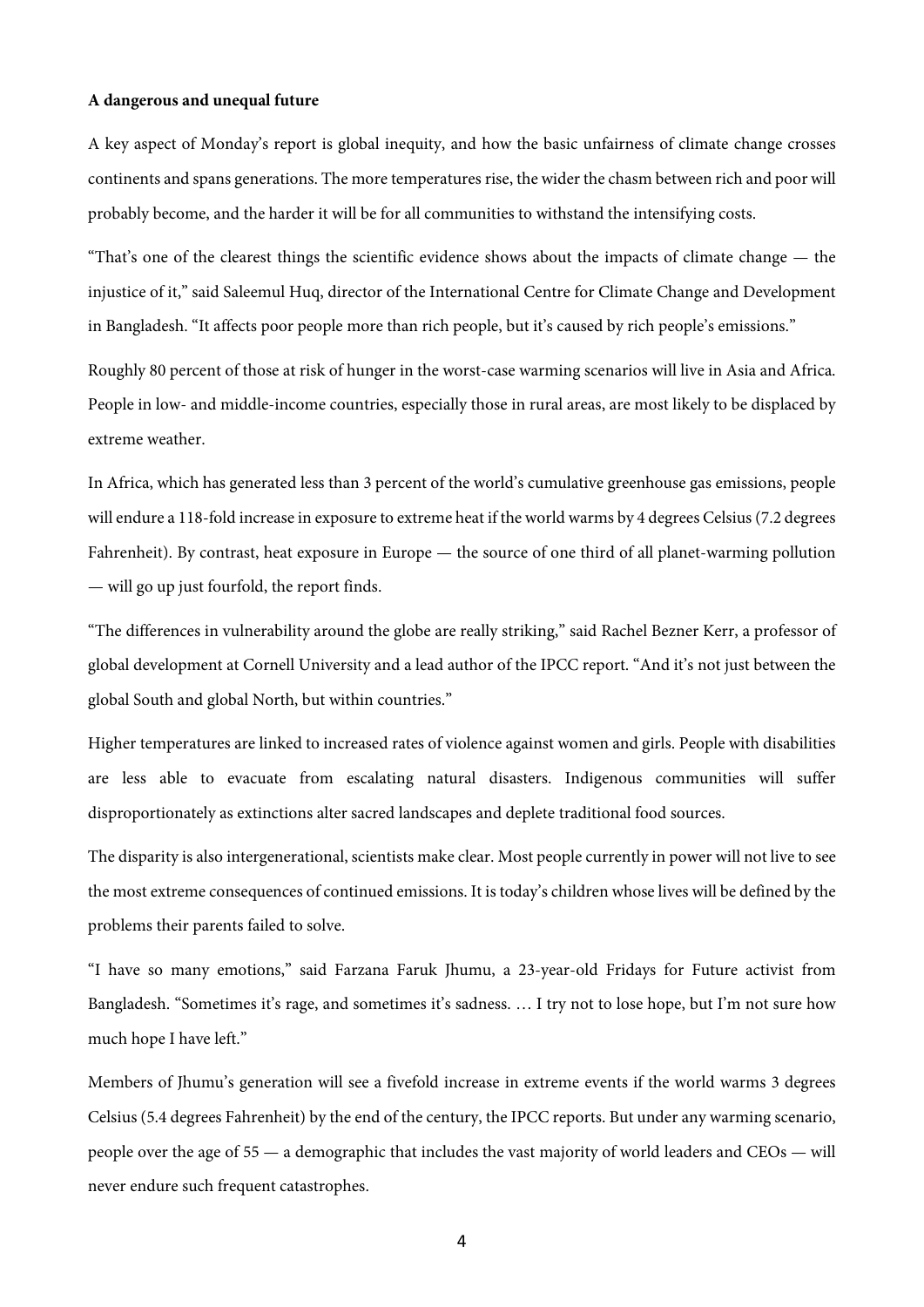"They are making the decision of our life," Jhumu said of older generations. "It's disappointing they are not even seeing the future that is not that far away."

So far, the world's richest countries have failed to generate the pledged \$100 billion in annual funding to help developing countries build greener economies and deal with the intensifying catastrophes caused by climate change — a promise that was enshrined in the 2015 Paris climate accord.

Wealthy nations must make good on that broken pledge, while at the same time directing a greater share of funding toward adaptation, said Tina Stege, climate envoy for the Marshall Islands.

With sea levels rising at their fastest rates in more than 3,000 years, the low-lying atoll nation is bracing for saltwater contamination of aquifers, the loss of vital fisheries and near-constant floods. Stege said officials in the Marshall Islands have worked hard to develop adaptation plans, but like other resource-strained nations that did little to fuel climate change, it cannot shoulder the costs of worsening impacts without help from the outside world.

"We don't have the ability to go it alone," Stege said. "Honestly, no one else does."

## **Time to transform**

The enormity of the world's task to slow climate change was underscored by another escalating crisis this week, as Russian troops invaded Ukraine while representatives from 195 countries worked to finalize the IPCC report.

The head of the Ukrainian delegation, Svitlana Krakovska, continued to participate in the virtual meeting in recent days, even as bombs fell on her home city of Kyiv. The violence only underscored the dangers facing all people as the planet warms, she told an international gathering of negotiators over the weekend, according to two participants.

"Human-induced climate change and the war on Ukraine have the same roots: fossil fuels and our dependence on them," Krakovska [said in an impassioned speech](https://www.washingtonpost.com/climate-environment/2022/02/27/ipcc-russian-apologizes-ukraine-climate/?itid=lk_inline_manual_74) Sunday. "We will not surrender in Ukraine. And we hope the world will not surrender in building a climate-resilient future."

Whether people can achieve that future is an open question. But the Earth is destined to undergo a radical transformation in any scenario, the IPCC report makes clear. Either humans will change voluntarily aggressively transitioning away from fossil fuels — or the planet will force a far more painful transformation.

Policies and pledges made at a key U.N. climate summit in Glasgow in November put global temperatures on track to rise between [2.5 degrees and 2.7 degrees Celsius](https://www.washingtonpost.com/climate-environment/2021/11/09/cop26-un-emissions-gap/?itid=lk_inline_manual_77) by the end of the century. This would yield a future